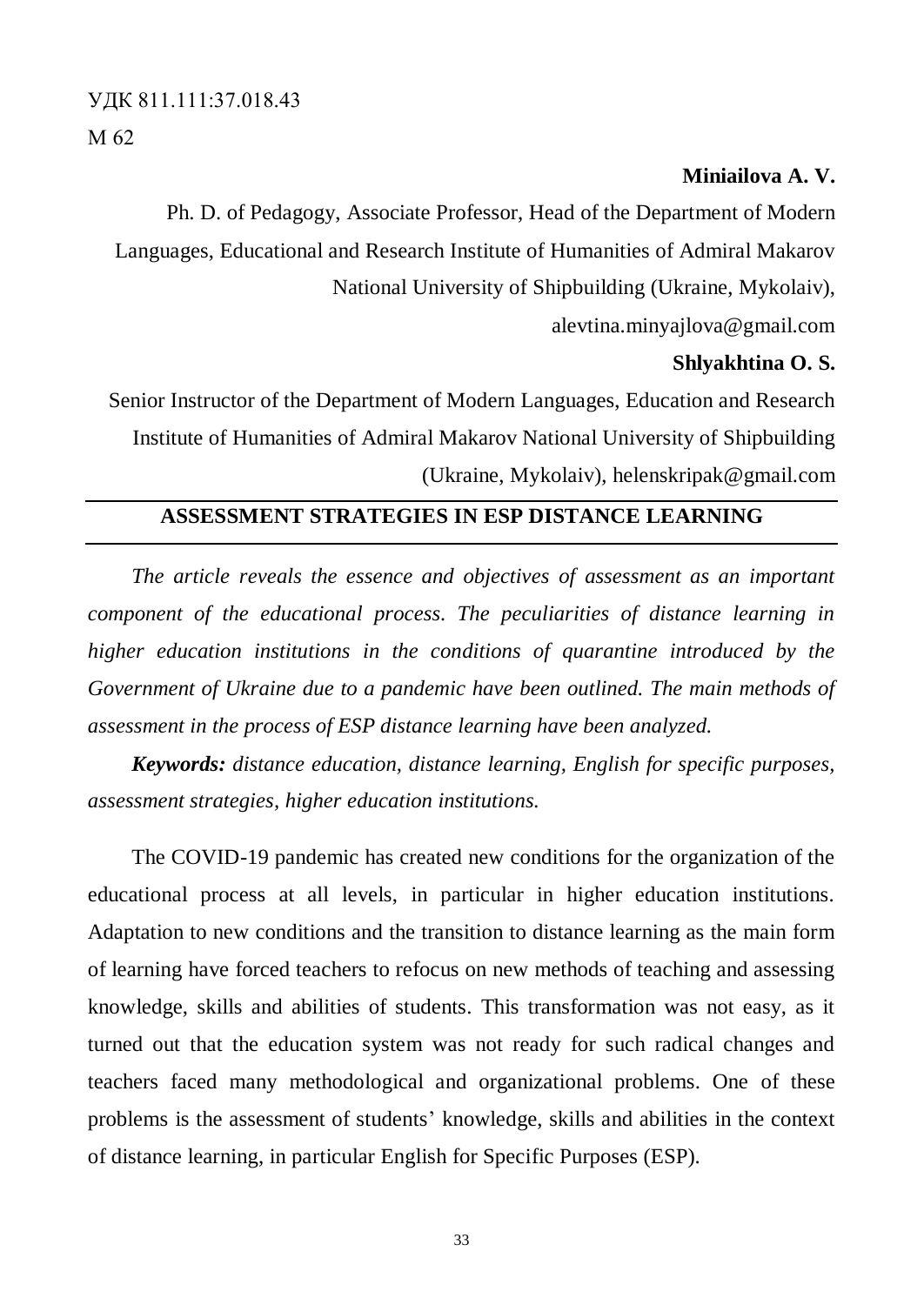Assessment and evaluation are essential components of the educational system. Assessment in teaching ESP is a process of collecting, analyzing and interpreting information about teaching and learning in order to make informed decisions that contribute to student achievement and the success of educational programs. For teachers, "assessment" is a process of gathering information that accurately reflects how well a student is achieving the expectations of a particular course [2; 57]. Without an effective assessment program it is impossible to know whether students have learned, whether teaching has been effective, or how best to meet students' learning needs.

The quality of the assessment and evaluation in the educational process has a profound and well-established link to student performance. Research shows that regular monitoring and feedback are essential to improving student learning. Specific studies and suggestions were given by the number of researches about assessment and evaluation methods and the factors that affect them: Rea-Dickens P., Germaine K., Genesee F., Upshur J., O'Mally J. M., and Valdez-Pierce L. Methodologists Shank P., Gaytan J., McEven B., Robles M., Braathen S. and others devoted their research to the problems of assessment in the process of distance learning. However, the problem of assessment in ESP distance learning is not sufficiently developed and requires further research and improvement of methods. Therefore, we aimed to analyze the main assessment strategies in the process of distance learning in ESP course.

Assessment of knowledge in the context of distance learning requires a slightly different approach than the approach to traditional learning. There are no unique evaluation methods that are suitable for all learning situations. However, there are certain requirements that evaluation methods must meet. First of all, assessment should aim to help a student succeed in learning English. Besides, another important function of an evaluative exercise is to make decisions about how to change the teaching approach in order to help a student acquire new skills.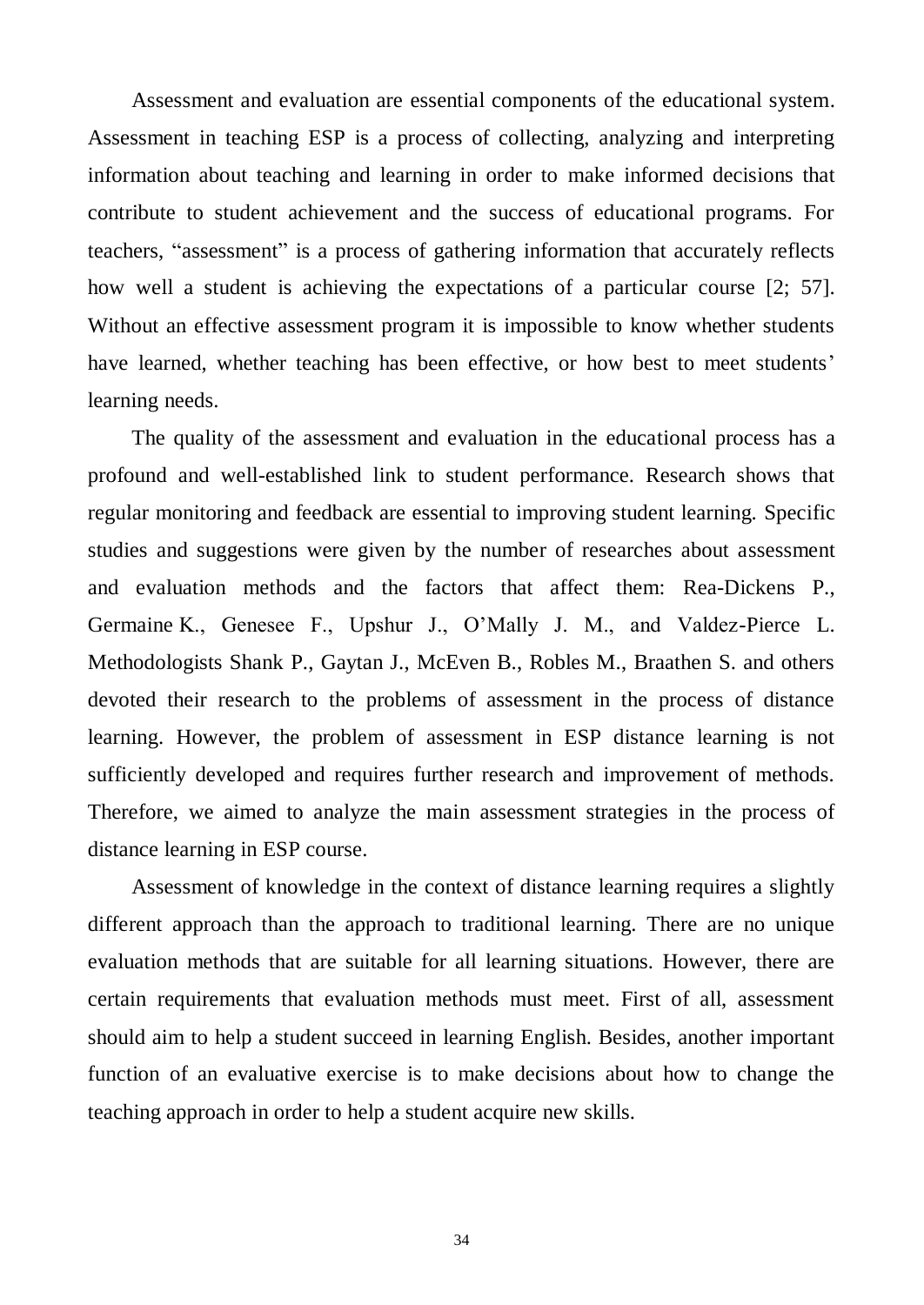As the assessment methods must match the level of desired competencies, assessment in ESP distance learning process requires educators to modify their teaching strategies and move away from traditional learning.

Assessment methods and strategies in ESP distance learning are determined by the following peculiarities of the educational process: 1) students may have slow Internet connection; 2) teachers cannot control students' integrity; 3) difficulties in processing tests from students sent to the teacher's e-mail (students from different groups simultaneously send their tests without specifying the type of test, topic, group number, and students often use nicknames for their mailboxes which complicates the identification process).

Taking into account the above − mentioned peculiarities of distance learning, the most effective assessment methods and strategies are:

1. Test

Test is a traditional assessment tool. In addition, when combined with technologies, it is an effective way to engage students in learning. Questions in tests can take a number of forms, such as multiple-choice or fill-in-the-blanks. One of the advantages of tests is that they are short and easy to evaluate. Another is that question order and options can be randomized, so each student's test is unique. It is also possible to embed a knowledge check test into a module or make a final assessment test at the end of the course to assess students' overall performance. To prevent copying during the test, teachers can limit the time for doing the test.

2. Open-ended questions

Open-ended questions are one of the most popular methods of assessment. They are also effective in distance learning. This type of questions encourage students to express their thoughts, feelings, and at the same time test their overall comprehension of the topic, writing skills, grammar, and vocabulary. This assessment method stimulates critical thinking and requires a longer time for students to think, organize, and compose their answers.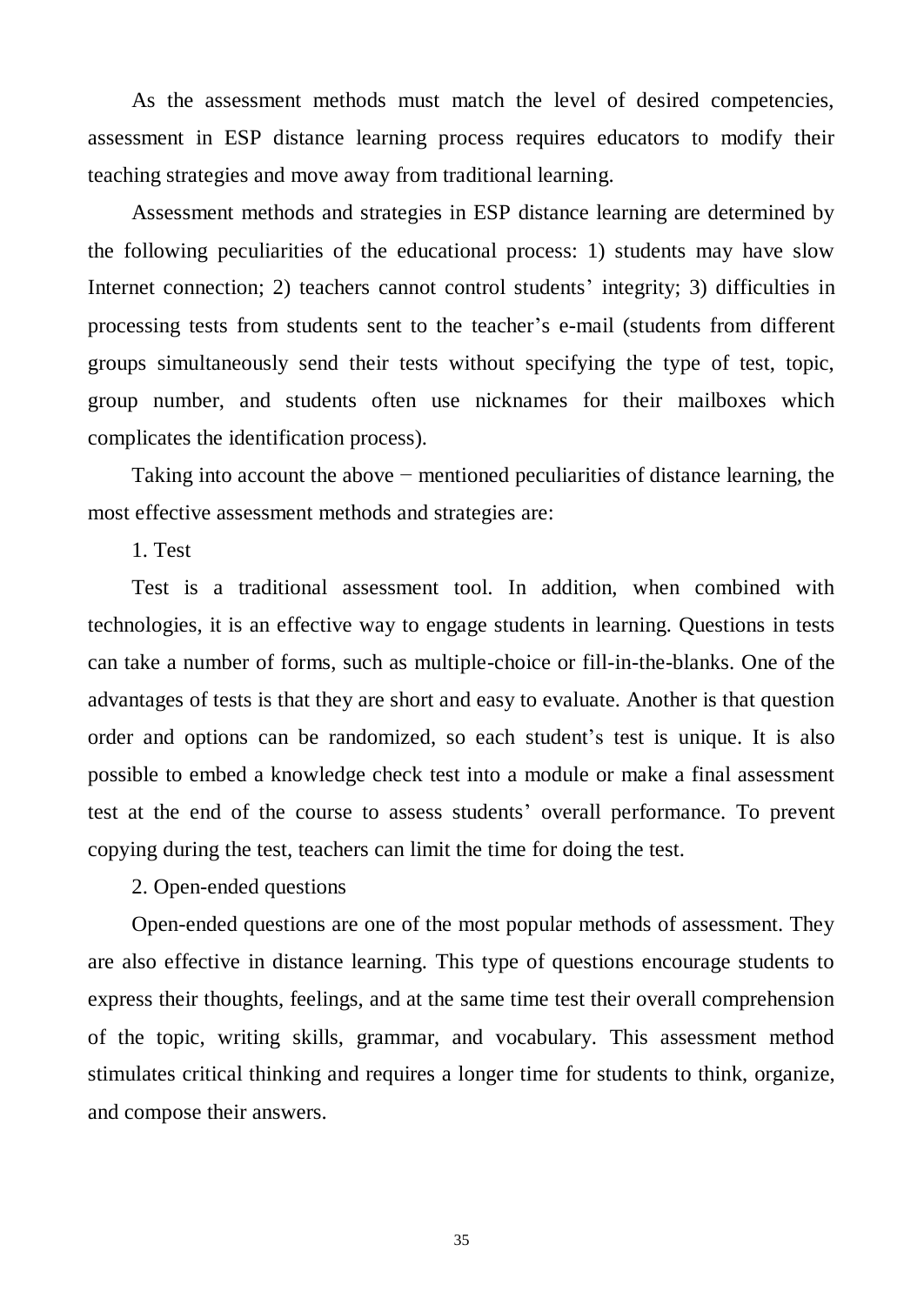#### 3. Online interview

During brief online interviews, students can demonstrate their proficiency in language. Sometimes it can be useful to conduct group interviews − for example, for team projects.

4. Dialogue simulation

A dialogue simulation is a way to teach students real-life conversations in their professional environment. Creating a conversation activity based on specific situations that students may face in the future gives them the opportunity to practice their reactions and quick responses and allows teachers to assess the skills of dialogic speech of students.

5. Presentations

Presentations are one of the most effective assessment methods in ESP distance learning. When making a presentation, students show knowledge that they got earlier. Presentations develop speaking and interaction skills with the audience. Moreover, a teacher has the opportunity to assess the level of professional proficiency of the student and the ability to use complicated grammatical constructions.

6. Chatting

English-language group chat with students in Viber / Telegram / WhatsApp motivates students to use spoken English, develops communication skills and allows a teacher to assess students' proficiency.

7. Peer Evaluation and Review

Peer evaluation turns the tables to put learners on the instructor's seat and allow students to review and edit each other's work. Such activities give each participant a chance to see not only the mistakes of others but also their own ones and analyze them.

Each of these assessment methods and strategies is essential and important in ESP distance learning, but they are more effective when they are used in an integrated way.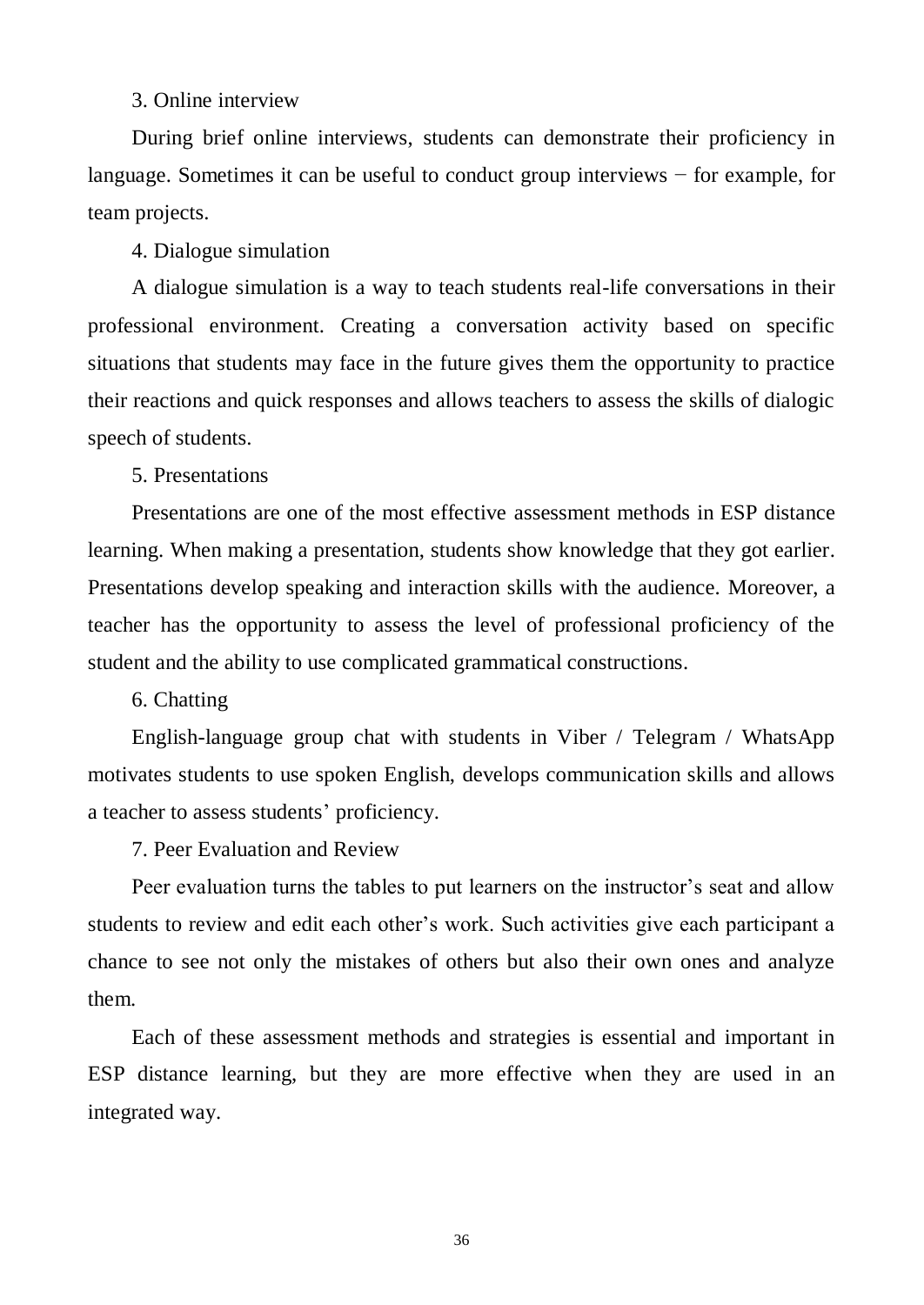Thus, the introduction of distance learning as the main form of educational process forces teachers to adapt to new conditions and use different approaches in ESP course in order to teach and assess students' knowledge, skills and abilities.

#### **References**

1. Gaytan J., McEwan B. Effective online instructional and assessment strategies. *The American Journal of Distance Education.* 2007. № 21. P. 117–132.

2. Genese F., Upshur J. Classroom-based Evaluation in Second Language Education. Cambridge: Cambridge University Press, 1996. 286 p.

3. Robles M., Braathen S. Online assessment techniques. D*elta Pi Epsilon Journal.* 2002. № 44. P. 39–49.

4. Shank P. Four typical online learning assessment mistakes*.* Assessing online learning: Strategies, Challenges and Opportunities. Madison, WI: Magna Publications, 2009. P. 4–9.

*Міняйлова А. В., кандидат педагогічних наук, доцент, завідувач кафедри сучасних мов, Навчально-науковий гуманітарний інститут Національного університету кораблебудування імені адмірала Макарова (Україна, Миколаїв), alevtina.minyajlova@gmail.com*

*Шляхтіна О. С., старший викладач кафедри сучасних мов, Навчальнонауковий гуманітарний інститут Національного університету кораблебудування імені адмірала Макарова (Україна, Миколаїв), helenskripak@gmail.com*

**Основні методи оцінювання в процесі дистанційного викладання англійської мови для спеціальних цілей**

*У статті розкрито сутність і задачі оцінювання як важливої складової навчального процесу. Окреслено особливості дистанційної форми навчання у закладах вищої освіти в умовах карантину, запровадженого урядом України через пандемію. Проаналізовано основні методи оцінювання в процесі дистанційного викладання англійської мови для спеціальних цілей.*